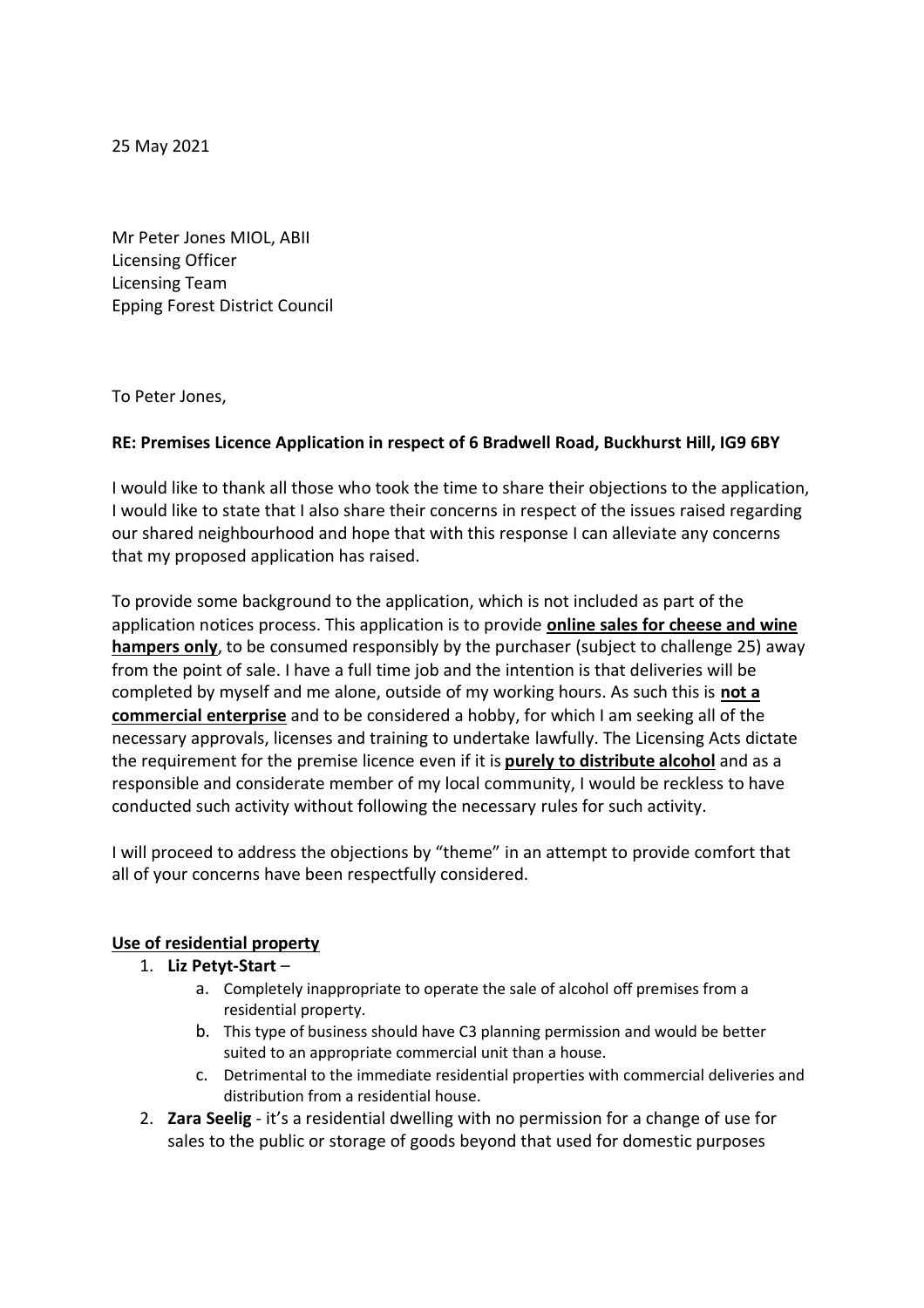If the license is to be granted, the product would be sold online to a responsible adult (subject to challenge 25) and only available for delivery. There will be **no door step sales or**  collections to a member of the public and will not constitute as a commercial enterprise<sup>1</sup>.

I have a full time job and my availability to operate the online sales and deliveries will be limited, as such the amount of stock to be kept on site will be low and stored in line with Essex Fire & Safety conditions agreed.

There will be no commercial vehicles causing disruption to the roads in the surrounding area, as the volume of activity will be managed by myself and me alone. The low volume of activity is largely the reason why I have not sought out commercial premise or storage facilities as the it is not proportionate to the purpose of the license.

## **Proposed hours of operation**

1. **Liz Petyt-Start** - Proposed hours of business and the impact of the operations thereof will have a detrimental effect – noise and light pollution from increased traffic to/from the property

In addition to the above response regarding operating hours, I would like to explain that due to my working hours and the sales being online, it is possible that I may accept a sale at any time during the hours of operation in the application. This is why I have included such extended hours, to avoid any unintended breaches of my license conditions.

As I will be physically delivering the products, I will only have a limited amount of time to undertake this and I have tried to accommodate potential customers available hours to receive their product. Due to the perishable items, the delivery will need to be signed for and not left on the doorstep and as such I must remain as flexible to my customers' needs as possible, including delivery outside of business hours.

Further to this point, I will be limited in how many deliveries I can make at any one time, reducing the risk of excess disruption to the surrounding area. The operational hours cover the period required to accept sales and also for the logistics of delivering the product, accounting for any road conditions or delivery needs i.e. product required for an occasion.

<sup>&</sup>lt;sup>1</sup> **Commercial enterprise** means a **building** which is used as a part of a **business** that manufactures goods, delivers services, or sells goods or services, which is customarily and regularly used by the general public during the entire calendar year and which is connected to electric, water, and sewer systems. A commercial enterprise does not include a farm operation. https://www.lawinsider.com/dictionary/commercial-enterprise